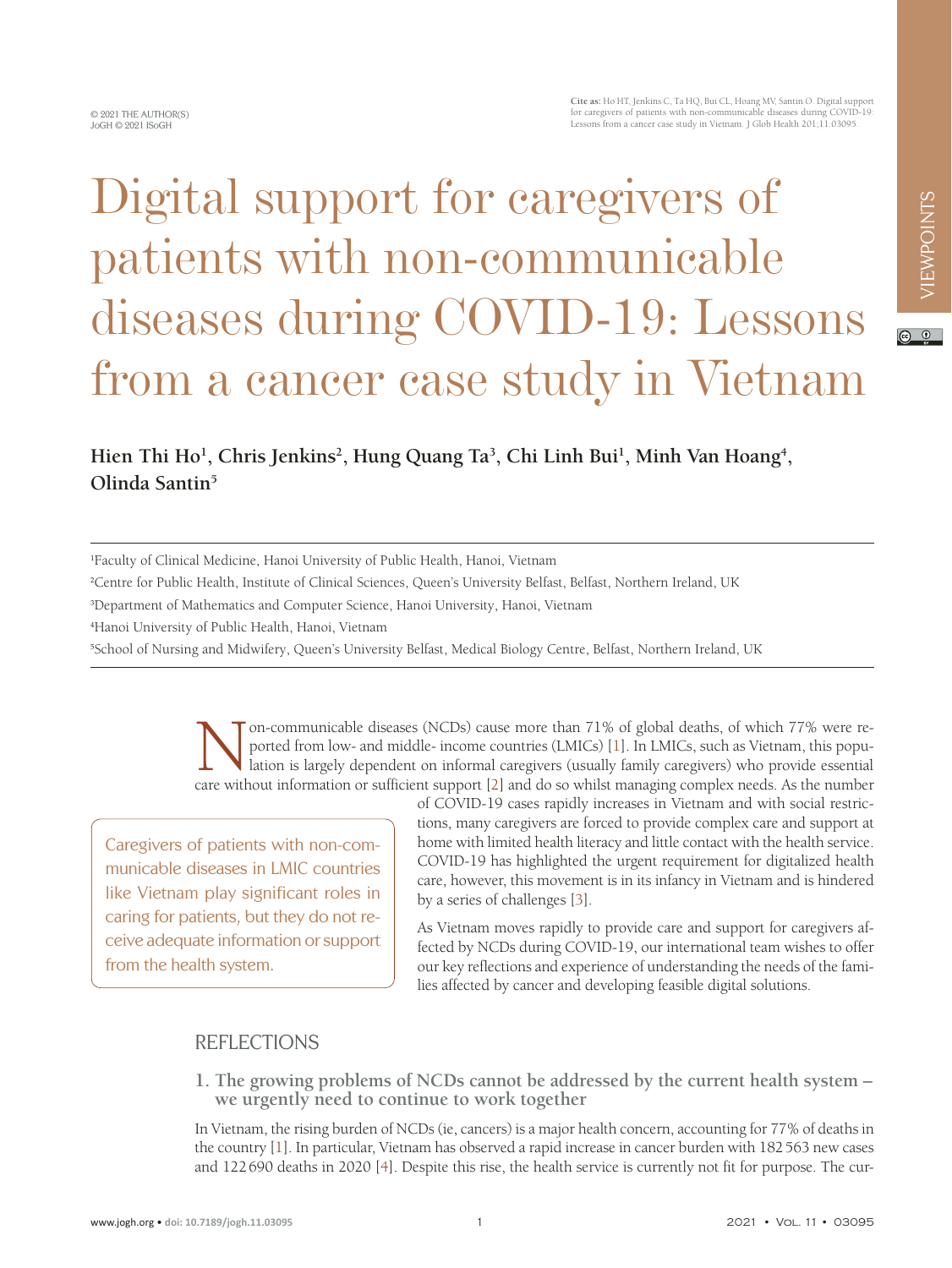rent health service lacks resources, personel, equipment and in some cases quality of care. Many people have limited access to primary care, with those in public hospitals being treated in overcrowded environments. As COVID-19 cases rise and the potential risks of transmission increase for those with NCDs, there is a concern that many families will be forced to manage at home with no access to primary care or hospital.

As an international research community, COVID-19 has intensified the need for us to work together to improve the services for those with NCDs in LMICs. We need to increase international research and health service dialogue so that we can learn and work with each other to provide meaningful solutions.

**2. Caregivers are "invisible" but are key in recovery for patients with NCDs: their unmet needs should be addressed**

As the prevalence of NCDs rises, so do the number of people providing informal care. Informal caregivers are of particular importance to the delivery of care for Vietnamese NCDs patients. First, caregivers undertake multiple caring roles for patients, helping access health care, making treatment decisions, providing informational and emotional support, and basic care needs (ie, daily care, nutrition) [\[2,](#page-3-1)[5](#page-3-4)]. Second, due to the interdependence of patient and caregivers' health, supporting caregivers has the potential to impact upon patients' health and well-being.

Providing long-term care can have a profoundly negative impact on caregivers' health, particularly as the patients' health declines. Their physical and psychological health, however, are not the priority for themselves or the current health system.

This large population of informal caregivers is currently without sufficient information and support. Our recent study showed the high level of unmet needs of caregivers of cancer patients in oncology hospitals of Vietnam. This is mainly due to the overcrowding of central hospitals and the central focus on the patients' medical treatment needs [\[6](#page-3-5)]. Furthermore, as hospital infrastructure struggles to meet the demands of diagnosis and treatments especially in COVID-19, the majority of the care responsibility (including inpatient care) falls on the caregivers. Palliative and supportive care services, social work, counselling, and support and information services, all of which are integral to holistic cancer services in high-income countries, are underdeveloped.

Prior to the outbreak, the burden of cancer on informal caregivers was already demonstrated to be significant [[2\]](#page-3-1). In the context of COVID-19, this burden will increase. Although some hospitals and treatments have had periods of closing/re-commencing some services, the pressure of a backlog, ongoing lockdowns, lack of access to support and vaccination rollout increases the need to rapidly develop an understanding of the impact of COVID-19 on caregivers and how they can be supported remotely.

#### **3. An increasing problem: new and additional challenges to cancer services posed by COVID-19 in Vietnam**

Vietnam has successfully minimized the impact of COVID in terms of infections and deaths in the first stage, this has come at the cost of strict social distancing measures and restrictions, including on some hospitals. The cur-



**Photo: National Cancer Hospital under lockdown during COVID-19 pandemic and digital support for cancer caregivers (Source: https://laodong.vn/ and photos from studies conducted by the authors on cancer caregivers in UK and Vietnam).**

rent situation, however, is getting worse. As of June 22 of 2021, there was 13530 cases with 69 deaths. One month later, the number of cases is 78269 with 370 deaths [[7\]](#page-3-6).

In this context in which health services are disrupted, there are more challenges for caregivers and patients. These challenges include inability to travel to or access appointments, delays in treatments, social distancing restrictions in hospitals, affecting family members who can provide support, changing of services and worries regarding transmission risk due to immunosuppression.

Cancer services in Vietnam are significantly affected. Oncology facilities have been locked down due to onsite outbreaks, examination and treatment of outpatients reduced, and for patients who have finished treatment, follow-up appointments have been restricted. Cancer patients experience poor physical and mental health. Cancer caregivers in Vietnam are usually responsible for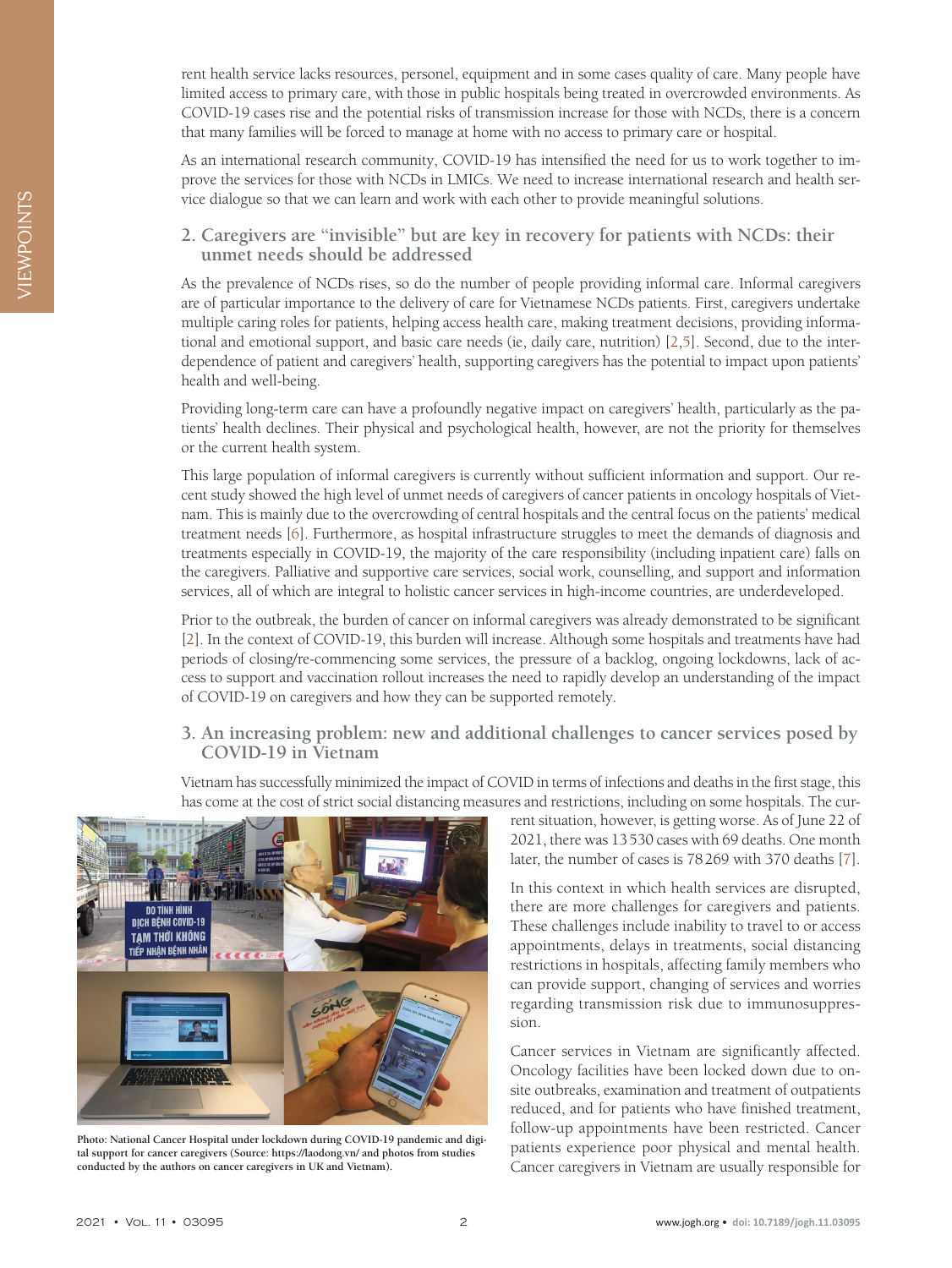multiple caring tasks, and in the context in which hospital services are limited, the role and importance of caregivers is particularly significant.

### **4. Digital resources don't have all the answers but they could help!**

The physical lockdown and the new waves of COVID-19 have demonstrated the need for support and care for patients and caregivers, particularly flexible, high quality health services that can be delivered remotely. Therefore, digital resource development could be a feasible, effective approach to provide interventions for all NCD caregivers in both Vietnam and similar contexts globally. Online delivery has high potential for reach,

COVID-19 and the current status of healthcare services have highlighted the urgent requirement for digitalized healthcare support, especially to address the unmet needs of caregivers of patients with non-communicable diseases.

with 69.2 million internet users (72.9% of the population) in Vietnam [\[8](#page-3-7)]. An online resource may provide access to support and information to large numbers of people across several locations in a cost-effective way.

Our recent study on cancer caregivers in Vietnam showed that the development of a web-based resource was identified as an urgent need. A webbased resource was viewed as a suitable interface to provide support across regions in a sustainable way [[5\]](#page-3-4). The study demonstrates that for cancer, caregivers and health care professionals are supportive of a web-based intervention whilst recognising that this mode of delivery has limitations particularly in terms of accessibility for older caregivers and those that live in very remote locations.

## LESSONS FROM VIETNAM: HOW TO DEVELOP WEB-BASED RESOURCES

To date, support for interventions for caregivers that utilise online technology have relied on a methodologically weak evidence base [\[9](#page-3-8)]. Recent research, however, has indicated the potential for these types of interventions. Our approach for interventions has been used to develop digital resources for caregivers for different groups of NCDs patients in Vietnam.

We have found that intervention development is best served through co-development with multiple stakeholders to draw on their experiences and identify improvements to services. We have experienced a high level of motivation across multiple regions of Vietnam for patient- and caregiver- lead service/support development. We have developed a prototype of a digital support Vietnam-Cancer Caring Coping (V-CCC) using a co-design method for caregivers of cancer patients. This intervention follows the web-based CCC in UK in which an online resource was co-designed by caregivers for cancer caregivers in response to their unmet needs [\[10](#page-3-9)]. There is increasing evidence for the use of online interventions to support cancer caregivers, particularly due to their wide reaching and sustainable mode of delivery [\[9\]](#page-3-8).

### **Proposed framework for web-based interventions**

We have developed a two-stage framework using co-design approach with modifications which may be considered for the rapid development of user-led digital resources. It should be noted that modifications are needed to tailor the needs of resources in different settings.

- 1. Phase 1: Development of the web resources
	- 1. Step 1: Organize workshops with caregivers and quarterly meetings with an expert advisory team.
	- 2. Step 2: Development of web prototype.
	- 3. Step 3: User testing: an unstructured feedback session with caregivers to obtain their information on the resource.
	- 4. Step 4: Refining prototype: changes of the resource component were made to the resource based on the feedback.
- 2. Phase 2: Web resource user testing
	- 1. Step 5: Evaluation of the resource using multiple-method design was conducted. A pre- and post- mixed method evaluation of the digital resources on patients and caregivers' experiences were conducted.
	- 2. Step 6: Development of the final resource.